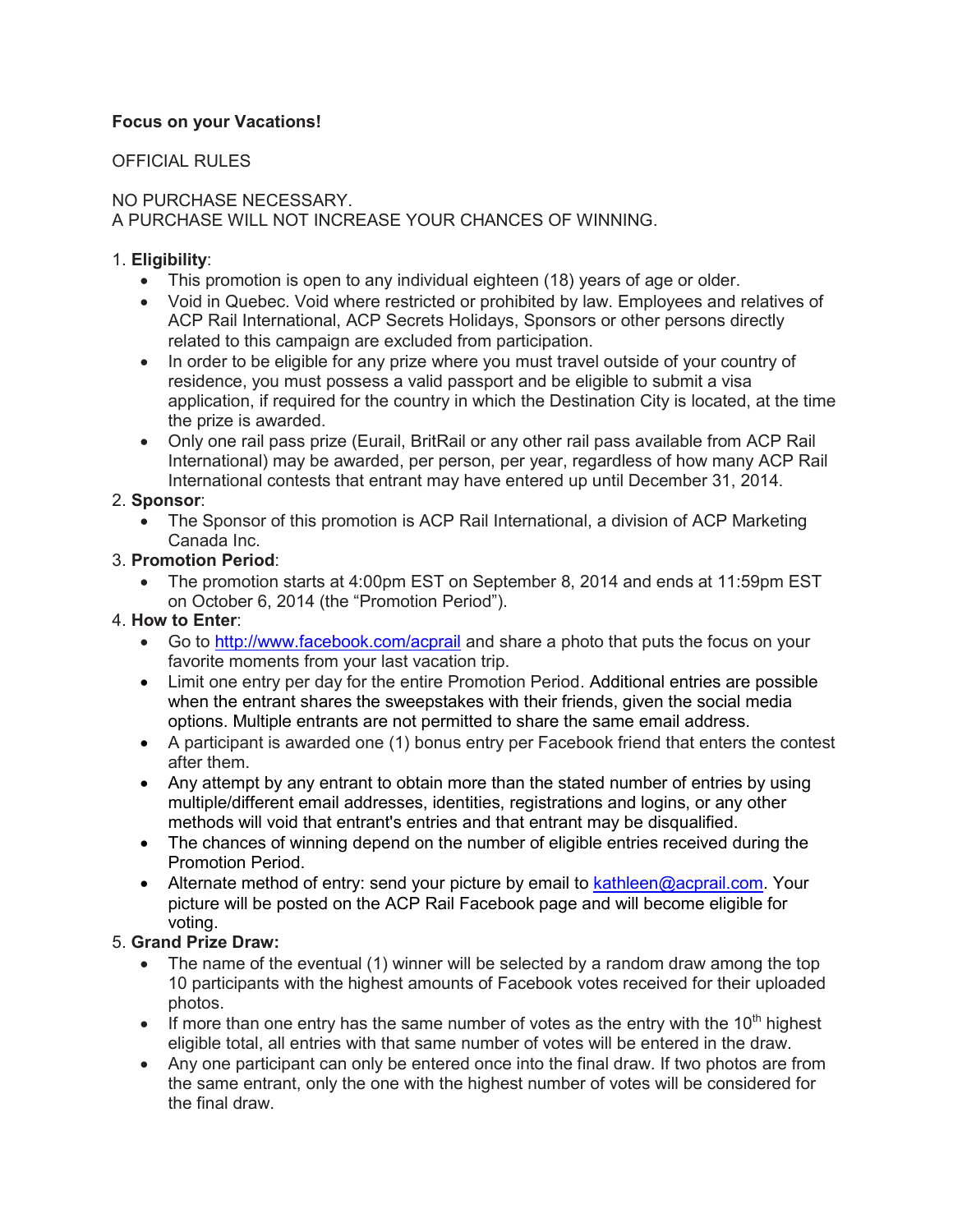### 6. **Notification:**

- The eventual winner will be contacted via email by October 9, 2014. After first being contacted, the eventual winner will have 7 days to claim their Prize. Failure to contact ACP Rail within 7 days will result in forfeiture of the Prize and a new draw will determine an alternate winner.
- 7. **Prize:** The approximate value of the prize is \$1,866 USD\* including:
	- **Two (2) Eurail Global Flexi Passes in First Class**: valid for 10 flexible travel days within 2 months. Eurail Passes can only be used by residents outside of the Europe. A certificate valid for 2 Eurail Global Flexi Passes will be provided by ACP Rail and can be redeemed once the winner has selected his/her travel companion and travel date. **The certificate must be redeemed within one (1) year from date of issue or the prize in its entirety is forfeited.** Please note that passes can be processed up to six months and no later than three weeks before the travel departure date. **Seat reservations are the responsibility of the winner**: when a seat reservation or supplement is desired, the cost is not included in the Eurail Pass.
	- If the eventual winner is a resident of a European country, then the prize will *instead be two (2) InterRail Global Passes in First Class valid for 10 flexible travel days within 22 days.*
	- The Prize does not include all costs and expenses not specifically included above as part of prize, including, without limitation:

Any applicable taxes on the Prize which shall be paid by the eventual winner; Costs related to passports, tourist cards, visas and vaccination certificates; Airfares and transfers;

Seat reservations or supplements;

Travel insurances;

Personal expenses of the eventual winner and his/her traveling companions; Excursions;

Incidental expenses & medical expenses;

And anything additional, which are the sole responsibility of the grand prize winner and his/her quests.

- Once the names for the 2 rail Passes have been supplied to ACP Rail by the eventual winner and passes have been issued, there are no possibilities of substitution, cancellation and travel with the rail Passes must commence within 6 months. The names of the traveling companions cannot be modified. In the event the trip is cancelled by the eventual winner, for any reason whatsoever, the trip cannot be postponed.
- The necessary travel documents are the responsibility of the winner. The winners will be responsible for obtaining any required travel and health documents.

# 8. **Publicity:**

 Participation in the contest and acceptance of a prize constitutes a participant's permission for Sponsor to use his/her name, address (city and state/province/country), likeness, biographical information, any photograph and/or any video image taken of him/her and/or the Prize, or comments for future marketing, advertising and publicity purposes without payment of additional consideration beyond the awarding of the Prize, except where prohibited by law.

# 9. **General Conditions:**

- Sponsor is the sole judging organization whose decisions as to the operation of the Sweepstakes and the selection of the potential winners are final and binding in all matters related to the Promotion.
- Sponsor reserves the right to exclude any individuals who contravene these conditions or seek to gain an advantage over other participants by unduly influencing or